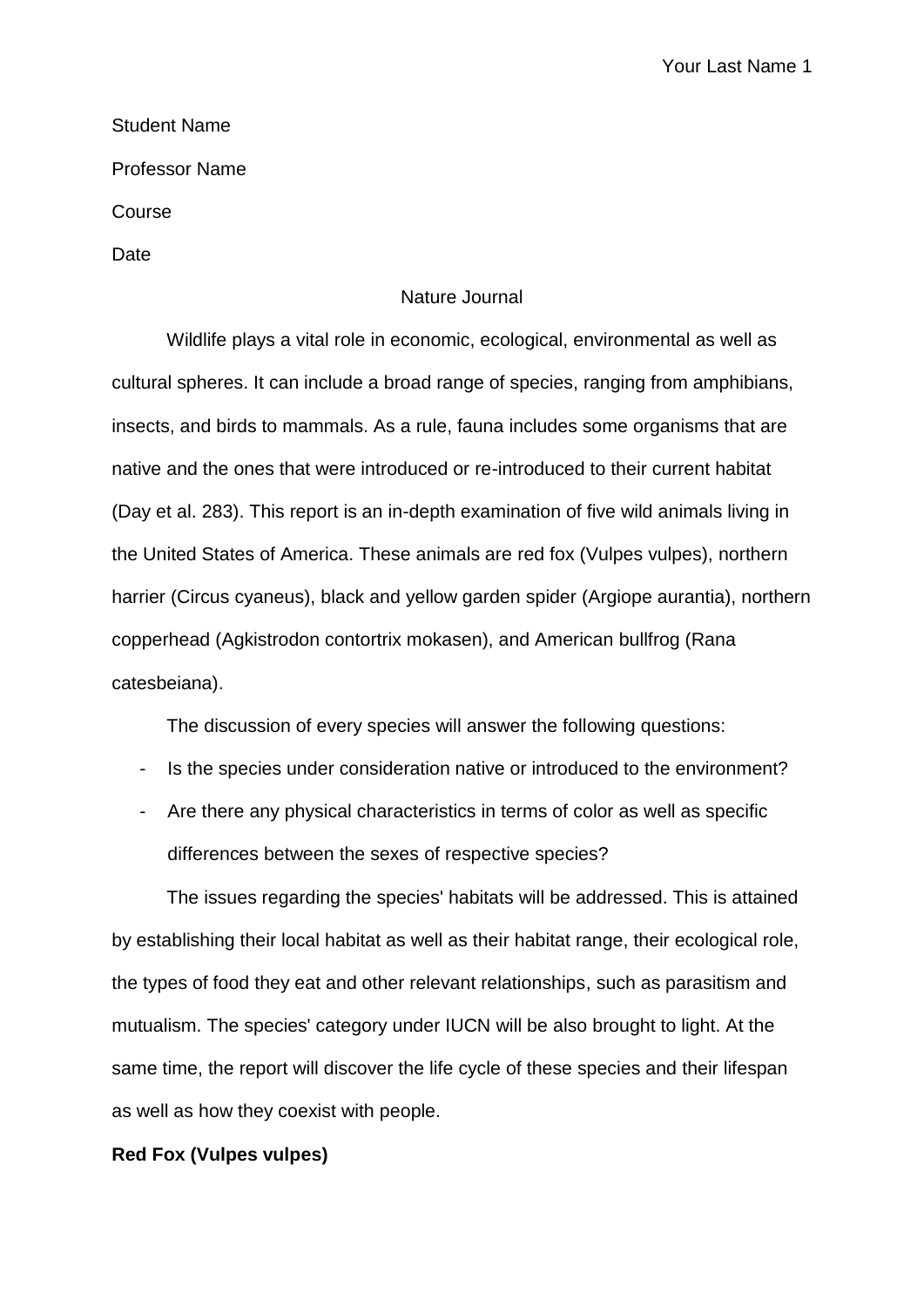According to Rue (72), red fox is the largest of the animals considered as true foxes. This species is in the family of Canidae, which is comprised of wolves, dogs, and coyotes. These animals are characterized by orange or red fur. Red foxes have white fur on their chest as well as beneath their neck. The tail is usually fluffy and white on the tip. The ears are black and pointed. Their legs are colored black. The animal is about three feet long and weighs 10 pounds. Male species are usually bigger than females with sexual dimorphism more evident in their skull structure.

Red fox inhabits the greater part of the United States as well as Canada, but there is no record to show that they ever existed in Alaska and Texas (Clapham 122). According to IUCN, it is categorized as least concern for extinction and named as world's worst alien invasive species. They live on a broad range of territories, covering approximately 70 million square km, including woodlands and farmlands as well as prairies.

Historically, red foxes were being preyed by lynxes, wolves, and bobcats. Later, due to the reduced number of these predators, people became the major predator hunting these animals for various reasons, such as sport hunting, as well as for their fur, or by farmers in protecting their crops and livestock (Rue 121). Due to the value of its fur, the fox has a long history of being a victim of people. The depiction of this relationship can be found in human folklore as well as in myths.

Red foxes are opportunistic feeders, whose feeding pattern varies with the season, as they eat everything available during certain periods. This species eats fruits, herbs, and berries. They also feed on birds, insects, and small mammals. They can investigate over five miles looking for food despite the fact that they are not hungry. Surplus foodstuffs are hidden to be consumed later (Clapham 54).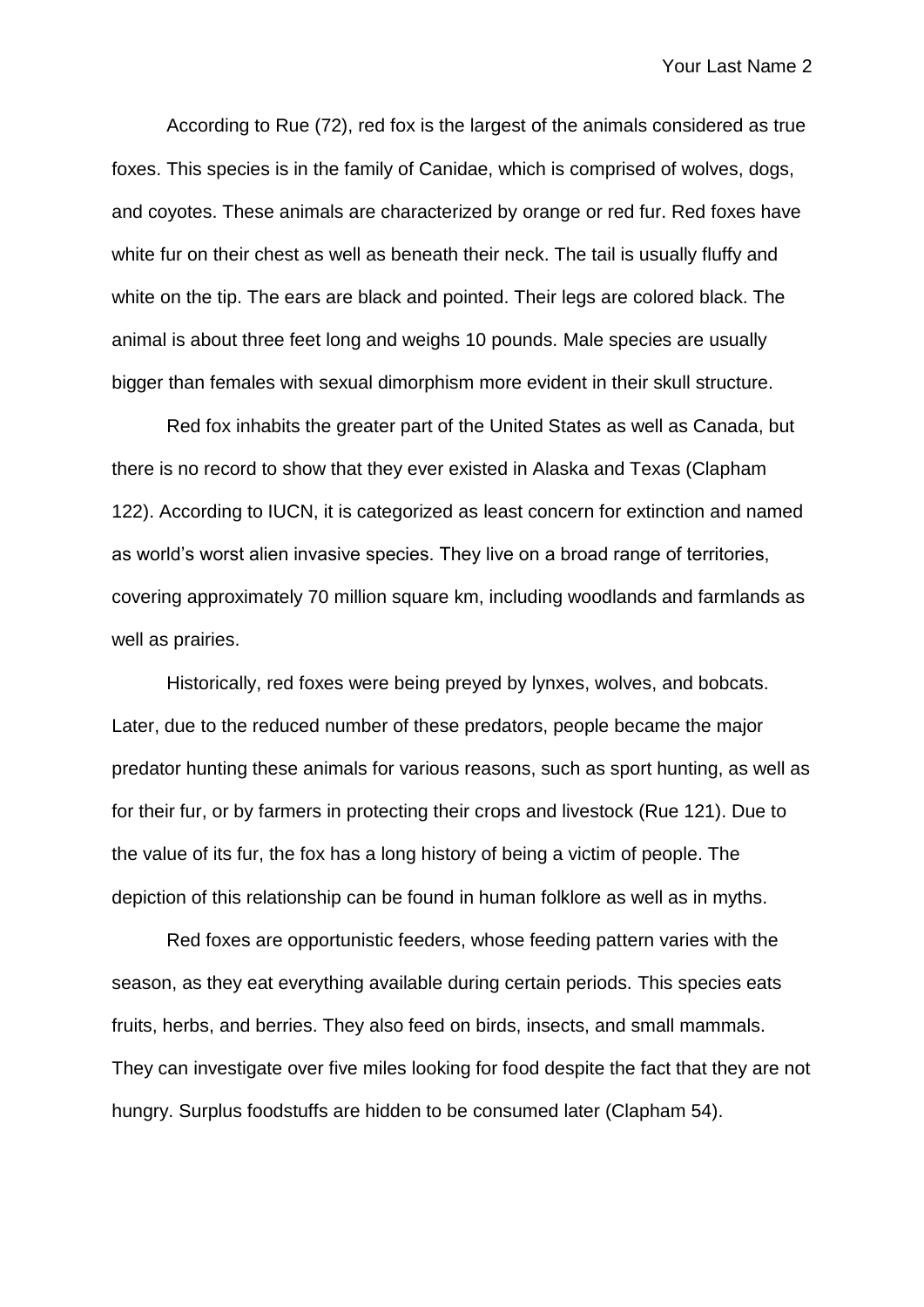Concerning the reproduction, red foxes reproduce only once a year during the spring. Female estrus lasts for 21 days, during which the male mates with it for some days in burrows to have at least an hour of copulation tie there. The gestation period is approximately two months. Before littering, the female called vixen will get two dens ready. The litter size ranges between four and eight. As the female is nursing the litter, the male looks for food. Within a period of about two weeks, the kits open their eyes, and four days after, lower teeth start emerging (Rue 65). The juvenile takes a period of six to seven months, and then the adulthood comes. In their natural habitat, red foxes live for a maximum of five years compared to fourteen years they live in average in captivity.

These mammals are nocturnal and can hear sounds of low frequencies. They stalk their prey just like cats do, pouncing and chasing it afterward. Foxes spend an insignificant amount of time in dens. As a rule, these animals sleep in the open air, using their tails to save warmth (Clapham 23).

#### **Northern Harrier (Circus cyaneus)**

Also known as marsh hawk, the bird is between 17 and 24 inches with a wingspan ranging from 3.5 to 4.5 feet and weight between 12 and 18 ounces. Males are typically smaller than females. This bird inhabits North America along with Asia and Europe. Their typical habitats include open areas, wetlands, cultivated areas, meadows, grasslands, and tundra. New Jersey's coastal marshes provide northern harrier with rich habitat. They are typically found in New Jersey, Texas, and Alaska and known to wander over 100 miles a day in search of food (Ferguson-Lees & Christie 97). The species' appearance resembles that of an owl. Males are grey and white above and below respectively and have a wingtip that is black as well as the trailing edge towards the wings. Male's white breast has rusty spots on it. Females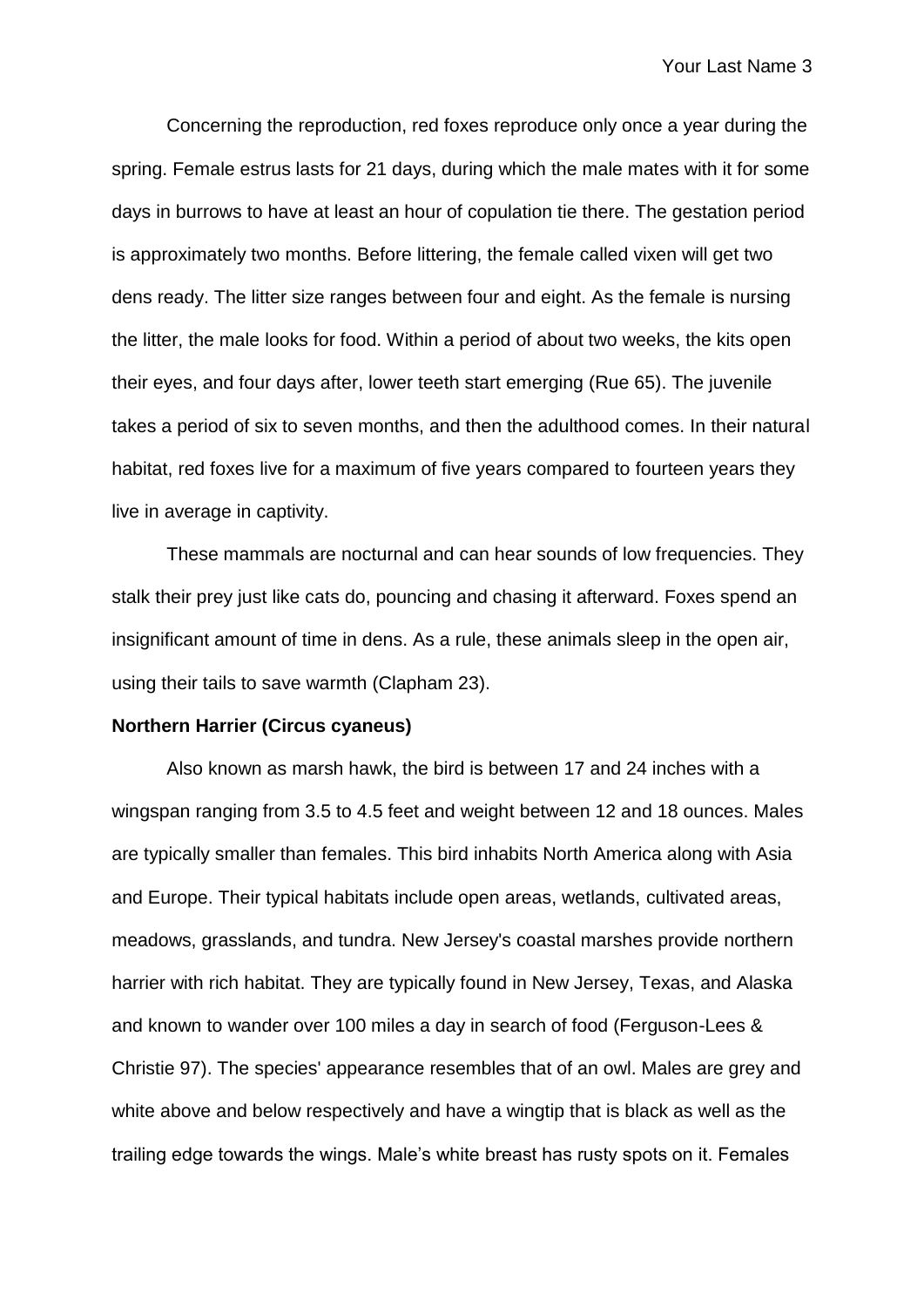are brown and buff colored above and below in that order. Contrary to their male counterparts, females' under-wings are dark, and the black wingtip is obscured. The juvenile looks like a female.

They feed on a variety of foods, including insects as well as small mammals. It is worth mentioning that the bird itself is a prey to skunks and raccoons that steal its eggs, as well as to some birds of prey, feral cats, and red foxes. The acute eyesight makes them perfect hunters that can ambush and grab their victim suddenly. Owing to their sharp eye, they are able to spot their prey. As they circle the area once satisfied with their ambush, they swoop downwards and grab their prey using their sharp claws. *Circus cyaneus* has coexisted with humanity for a long time. For instance, in Europe, there was a superstition that a northern harrier perching on a house predicts that three people living in that house will lose their lives (Ehrlich et al. 162). Some Native Americans considered this bird to be a symbol of a good luck. If it shows up on a wedding day, it is a sign of a long and happy life of a couple. The majority of farmers like these birds because they help control pests by eating eggs of quail and insects that can destroy their crops.

According to Ehrlich et al. (231), these birds are migratory but native to the region. Due to the decline in population because of predation and habitat destruction, the species has been categorized as endangered. They attain reproduction maturation at the age of one year. Females lay between three to six eggs, depending on the prevalence of small rodents in the neighborhood. The incubation period takes approximately one month. While females hatch their eggs, it is the responsibility of males to hunt, bring food, and feed the females. The species can live for up to twelve years.

## **Black and Yellow Garden Spider (Argiope aurantia)**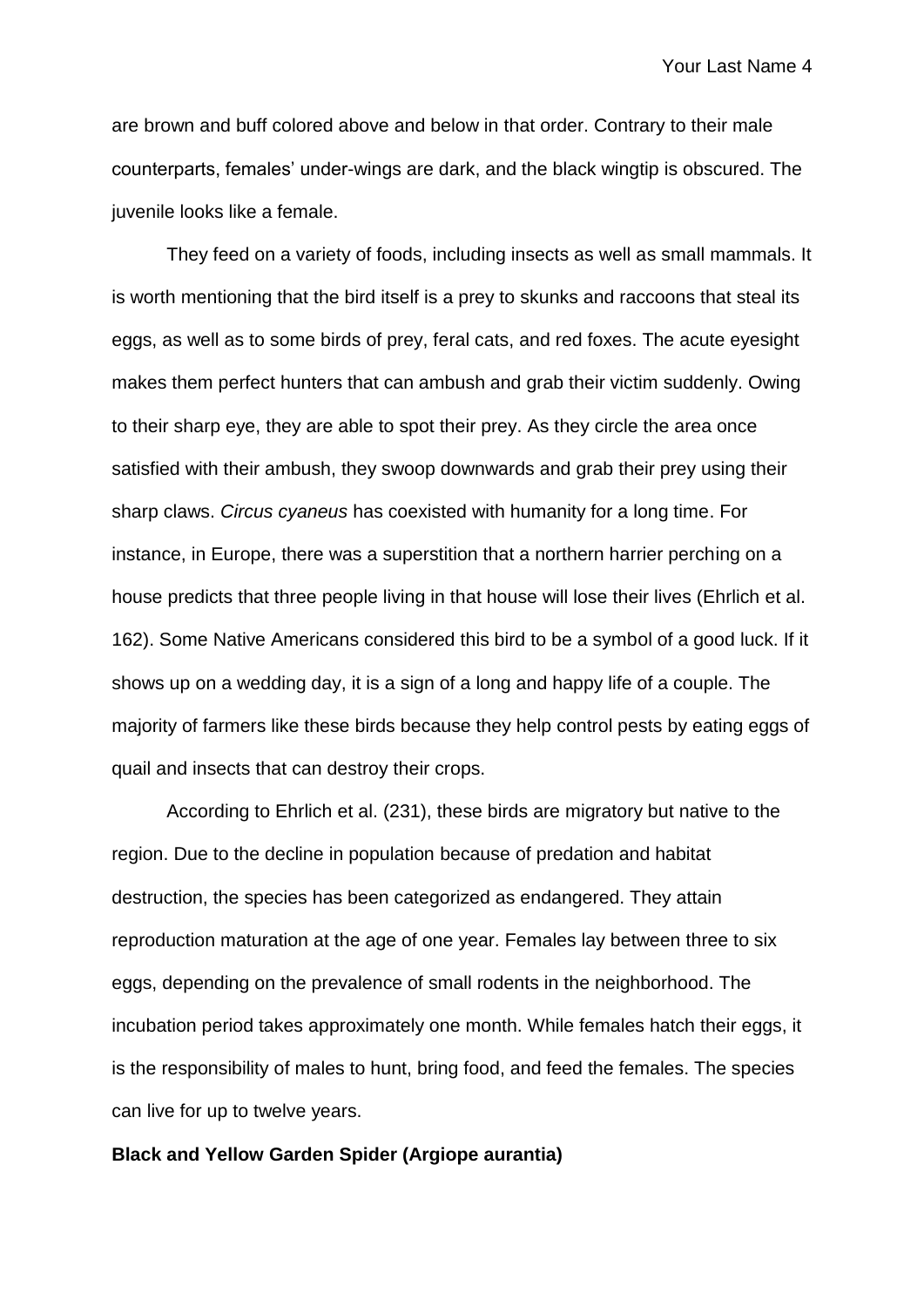Other common names attributed to the species of black and yellow garden spider include "writing spider" or "corn spider". Black and yellow garden spiders are mostly found in 48 states of the United States of America. Additionally, the species can be found in Mexico, Canada, and Hawaii. The species is uncommon to the Rocky Mountains as well as the Great Basin but can be found in Costa Rico. Moreover, concerning the status of the species, Herbert et al. reveal that the representatives of this species should be treated as endangered or threatened (72). The abdomen and the cephalothorax of the insect are colored black and yellow, respectively. It is worth noting that females are larger in size than males ranging from 19 to 28 mm and 5 to 9 mm, respectively (Gertsch 147). That is an evident sign of sexual dimorphism.

Through its co-habitation with humans, it has been cleared out that *Argiope aurantia* is harmless to people. For that reason, it coexists with people in peace. The spider can also help men in predating some disturbing insects. The representatives of this species are typically carnivores and employ a strategy of waiting for their prey in the web, which is zigzag shaped. Once a prey touches the web, it is deemed to be captured by the spider and injected with venom which immobilizes it. Then, the spider wraps it and stores it somewhere to eat it later. Its preys can be flies, moths, beetles, wasps, and mosquitoes (Gertsch 203). The species is native in most parts of the country, but it is most widely spread in California. These spiders inhabit gardens as well as old fields. Their prevalence in California is explained by their ability to avoid predators. Birds and wasps, such as mud daubers, for example, as well as lizards and shrews, can eat them.

Concerning the reproduction, they breed only once per year. For reproduction purposes, males are the ones searching for females. As a sign of interest in the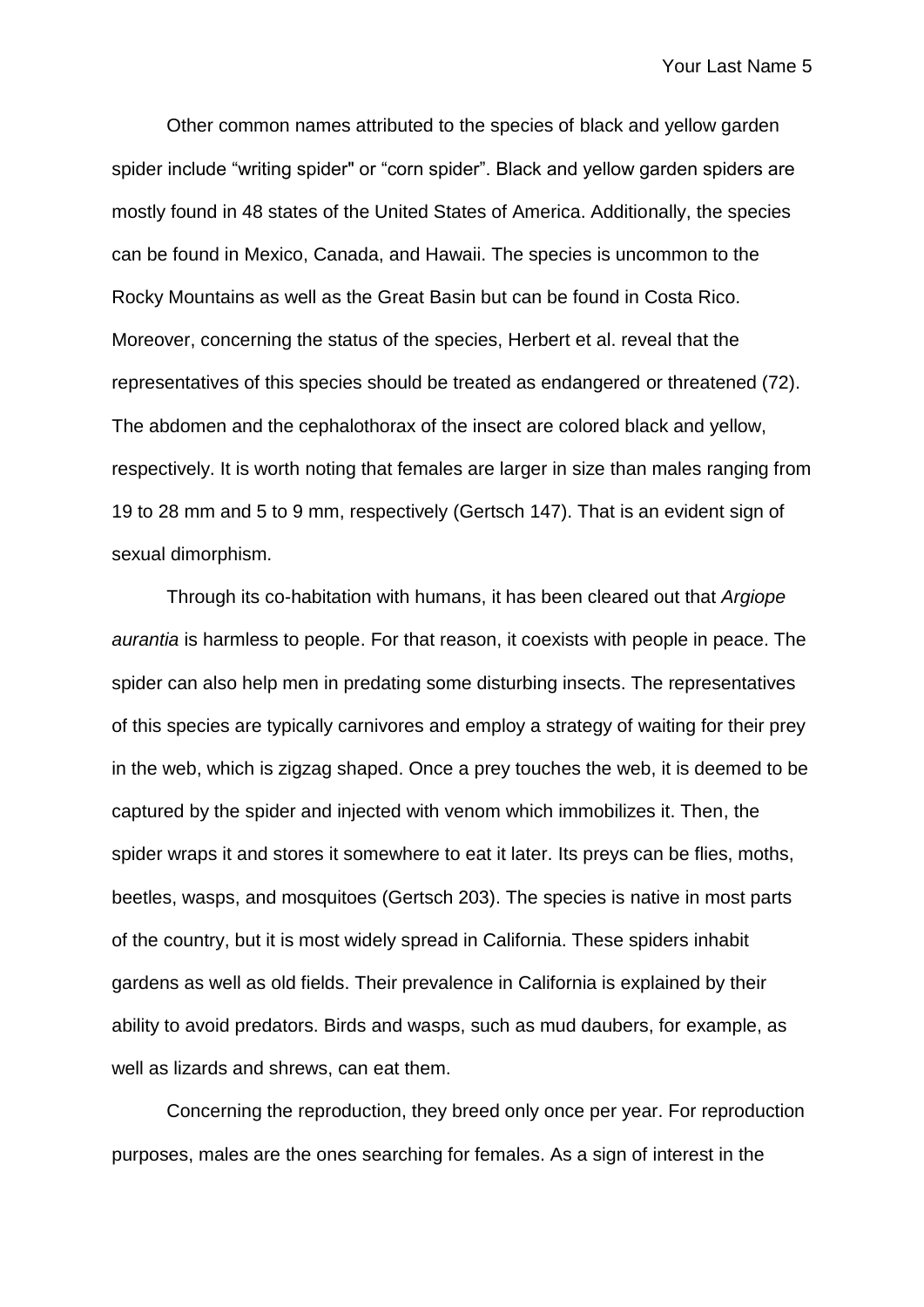reproduction, the male individuals go plucking strands on the web constructed by a female. It is worth noting that after mating the male often dies, being consumed by the female. Eggs are laid at night on silky material and covered. A spider can produce between one to four egg sacs each having close to 1,000 eggs. The female protects the sacs until spring because during the spring season, the juveniles come out. During the period of growth and development, they shade the exoskeleton. At that time, they may lose their legs but they have an ability to regenerate limbs.

#### **Northern Copperhead (Agkistrodon contortrix mokasen)**

The venomous snake called northern copperhead is found statewide apart from barrier islands living in wetlands, edge areas, and forests*. Agkistrodon contortrix mokasen* is located in numerous states, particularly including Illinois, Alabama, Georgia, and Massachusetts. For that reason, its habitat is wide. The species can be also encountered in open areas made up of rocks, which they use for cover. According to Herrmann (par. 1), the snake has been categorized by the government as endangered.

The snake grows to approximately 76 cm in length. It is characterized by unmarked copper color head and reddish-brown body. They have a thick body and keeled scales. On the sides of its head, an organ which is sensitive to the temperature is located. The juveniles are 7-10 inches. They are greyer than the adults but fade when they reach the age of 3-4 years. The species is sexually dimorphic, males being smaller than females.

Sexual maturation is attained at the age of four years. They have two main breeding seasons that usually last from August to October and from February to May. Using their tongues, males seek for sexually active females. Once it finds the female counterpart, a male starts to rub his head on the ground. When sufficiently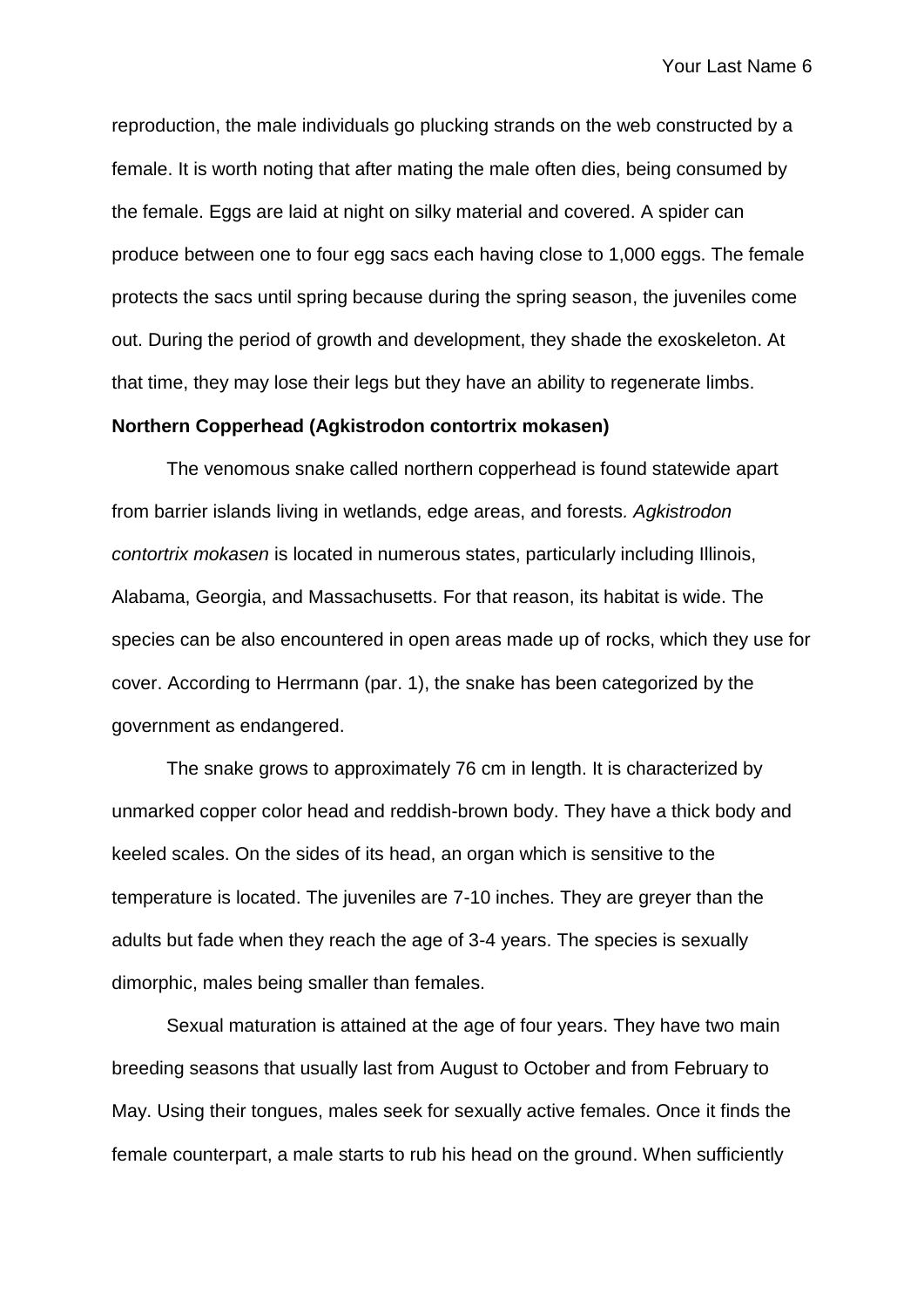stimulated, the female avails the cloaca. They mate for between 31/2 and 81/2 hours. During mating, males release a special pheromone that makes a female unattractive to other males. It takes between three to nine months for young ones to pass the larval stages. The life span of this reptile is about 18 years (Herrmann par. 4).

It is worth noting that adult copperhead feeds on a range of small mammals, for instance, mice and other rodents. Occasionally, they eat lizards, small birds, insects as well as amphibians. Their long evolutionary history owes to their ability to escape predators by staying motionless (Herrmann par. 3).

#### **American Bullfrog (Rana catesbeiana)**

According to Stebbins (32), American bullfrog is the largest frog that reaches 9 to 20.3 cm in the length. Its color ranges from yellow to green with some dark grey mottles. The frog has a large external eardrum with the hind legs webbed apart from the last joint made up of loner toe. The amphibian has no dorsolateral ridges. The belly's color ranges from cream to white, and sometimes, it has grey mottles. The species is also sexually dimorphic. Its females are bigger than males. In addition, they differ in color; males have yellow throats in contrast to females.

The species is not native to all the parts of the USA except of central and eastern parts of the country. The range of its habitat is typically eastern and central U.S., New Brunswick as well as Nova Scotia. They inhabit marine areas, including ponds, slow moving streams, and lakes. Regarding diet, they are capable of eating any types of food if they can swallow it. Their diet consists of fish, mammals, frogs, insects as well as birds. Their hatchlings eat algae, invertebrates, and plants. The introduced species is responsible for the decline of native fauna (Day et al. 83). This species has gained a competitive advantage over the native ones because the first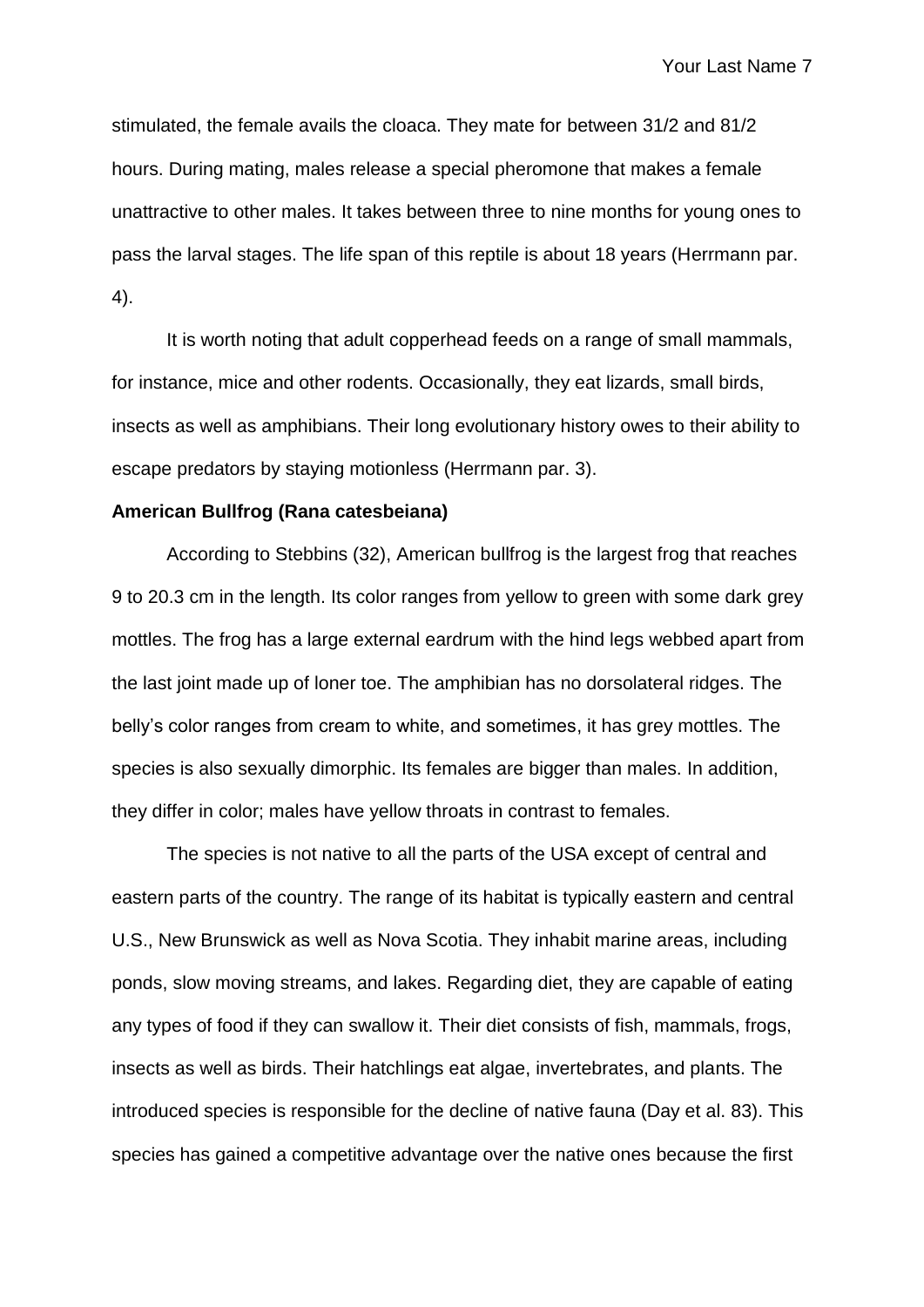grow and develop in an environment where competition is fierce. Thus, their prey is deemed to be captured.

The reproduction periods take place between May and June. Fertilization is external. Bullfrogs attain sexual maturation between one to three years of age. After tagging a territory, a male makes a call at night to attract a female. The choice is made after a female enters the tagged territory. Eggs (about 20,000) are laid initially floating the sink under aquatic vegetation (Stebbins 34). The tadpoles are between 10 and 17 cm in the length taking two years to transform. It has been established, that these amphibia can live from eight to ten years in their natural habitat. However, in captivity, they live even longer, usually reaching the age of sixteen years.

Having described all the species, it is possible to conclude that though being representatives of different classes, they still have something in common. For example, all the species under the analysis have sexual dimorphism, which is seen in size and/or color of female and male counterparts. Moreover, they all are predators though some of them may be omnivorous. Some species turned to be local while others are not native to some areas of their habitat. The most vivid examples of differences between these animals were discovered in their lifespan and reproduction.